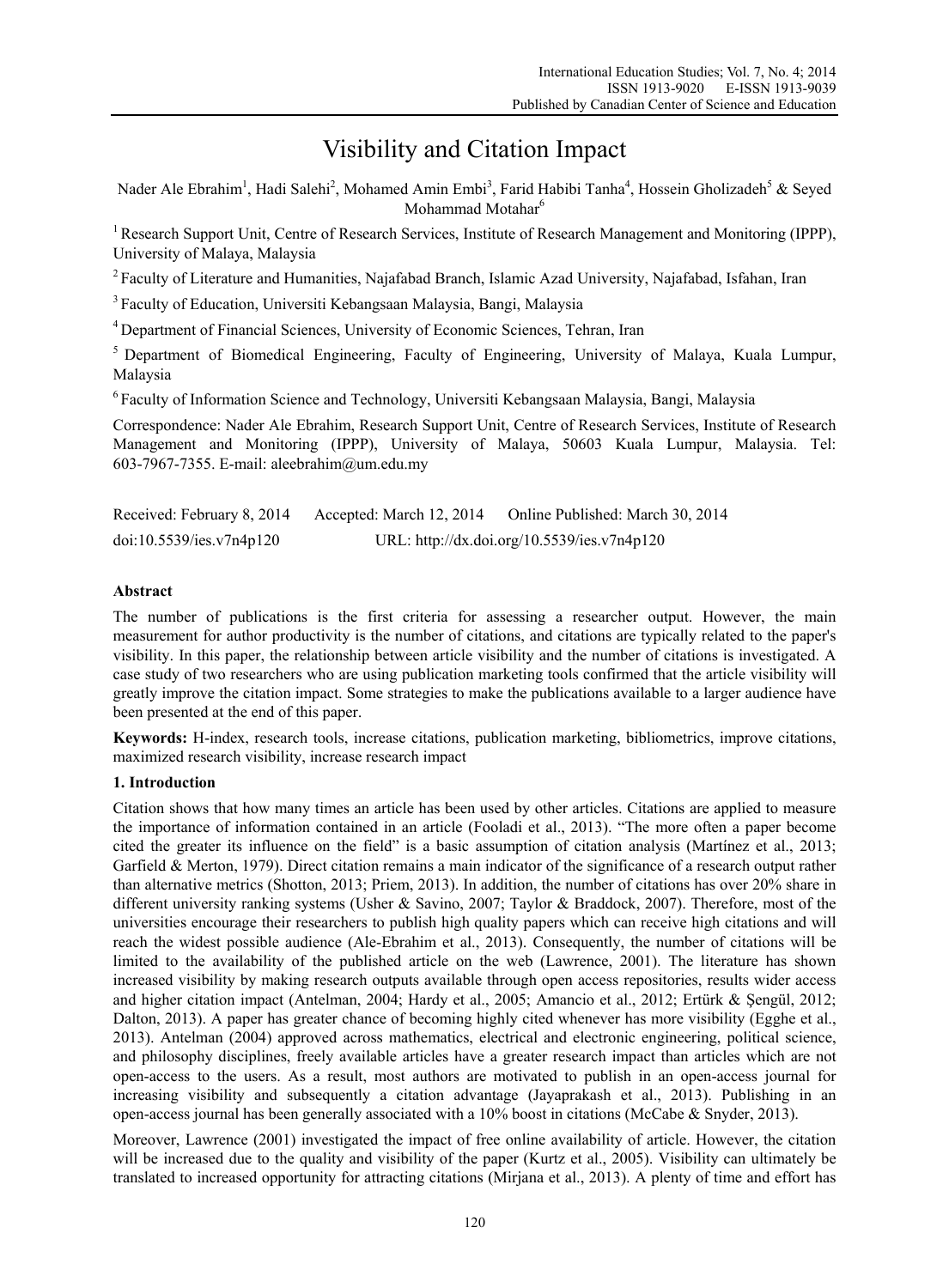been spent by researchers during writing up their research for publication. However, publishing a paper in the journal which has a high impact factor is not guaranteed by analyzing citation rate. The results were dramatic. There is a clear correlation between the number of times an article is cited and the probability that the article is online (Lawrence, 2001). Author self-archiving is promising to increase visibility of the articles and clearly perceived benefits in sharing scholarly output. Self-archiving is defined as storing the scientific research outputs in researchers' own web pages/sites, organizational web sites or institutional repositories (Ertürk & Şengül, 2012). The advantages of self-archiving an article are:

- The article can be accessible to wider audiences by a simple Google search,
- The article will be ensured archival access, and
- The author can add additional information related to the published article.

The World Wide Web has become an outstanding tool for the collection and dissemination of scholarly Information (Más-Bleda & Aguillo, 2013). The majority of freely available articles will be found on author personal website rather than in a repository or in an open-access journal (Antelman, 2004). Alternatively, institutional repositories make articles visible and increase the chances for use by other scholars and exchange ideas among similar disciplines (Ngah, 2010). Eysenbach (2006) stated that more visibility resulted in:

- More citations.
- Article cited sooner.
- Citations continue at a significant rate for a longer period of time.

Lack of visibility caused that some senior scholars in some African universities may not have a significant citation impact (Rotich & Musakali, 2013). Writing an article for online distribution needs to cover some techniques from writing a search engine-friendly title and abstract to maximize visibility once it is published (Norman, 2012). Depositing the paper in the institutional repository is another way of increasing paper's visibility. Commonly cited benefits of using an institutional repository are to increase the visibility and citation impact of the institution's scholarship (Tate, 2010). By making a few adjustments in how and where to publish and present the research findings, researchers can become more productive, better known for their research, and better connected with the members of your professional community (Pfirman et al., 2007).

There are tools that help in enhancing the visibility and readership of research papers. Effective use of these tools can result in increased visibility and, thus, improve the paper citations (Ale-Ebrahim, 2013). In this study, we implemented the tools for increasing the visibility of two researchers' papers from two different disciplines and universities. The way of approaching to increase the visibility and the obtained results will be discussed in the following sections of this paper.

## **2. Method**

An article needs to show up in search results, then received download count and citations. Consider one scientist has published some articles with a certain amount of visibility. We define each version of one article which is available through the internet as a new visibility. Therefore, increasing the visibility menus increases the number of versions of an article when we are looking for through Google Scholar (http://scholar.google.com). Visibility is in turn determined by how avidly published work is received by the academic or scientific community (Miguel et al., 2011). The universities also be ranked based on Web visibility by the Cybermetrics Lab at CSIC (Aguillo et al., 2010). Therefore, web visibility of an article is essential. This research tries to determine the paper visibility effect on the citations of two different researchers (researcher "A" with a social science background and researcher "B" with computer science education) from different disciplines and universities. As a first approximation, the visibility contribution to citation could be estimated as equal in both conditions. The Google Scholar citation is used as an indicator for measuring the effect of visibility on the citation. The trend of the citation before and after increasing the visibility makes a good indicator for demonstrating the advertisements role. The Google Scholar citation was used to collect the data. The techniques listed in Table 1 were implemented from December 2011 to January 2012.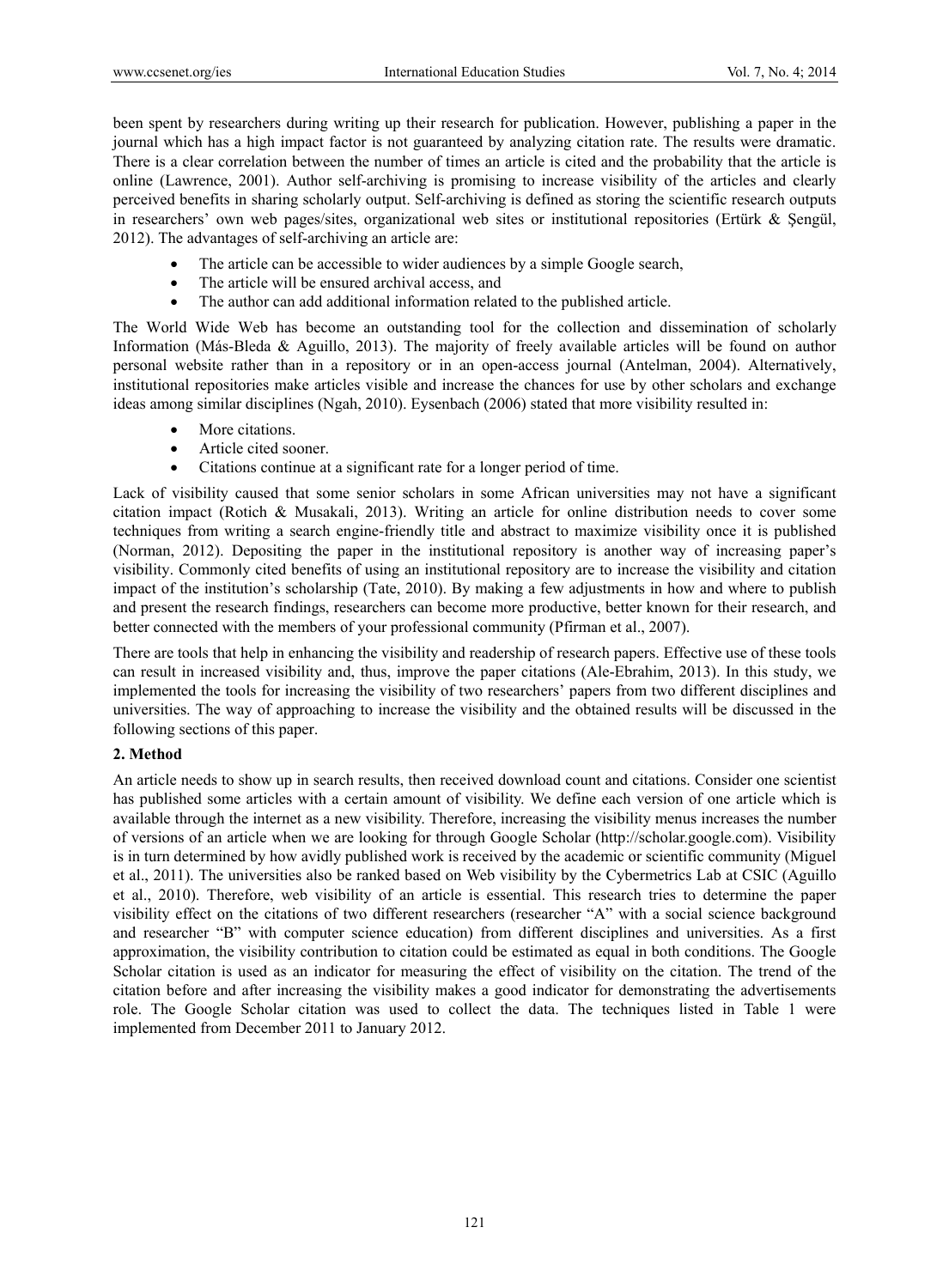| Tip                                                     | Source                                                                                    |  |  |  |  |
|---------------------------------------------------------|-------------------------------------------------------------------------------------------|--|--|--|--|
| Publish in an open-access journal                       | (Jayaprakash et al., 2013; Mirjana et al., 2013;<br>Koulouris et al., 2013; Bernal, 2013) |  |  |  |  |
| Writing a search engine-friendly title and abstract     | (Norman, 2012; Beel et al., 2010).                                                        |  |  |  |  |
| Availability of the articles on author personal website | (Antelman, 2004; Más-Bleda & Aguillo, 2013)                                               |  |  |  |  |
| Deposit the paper in the institutional repository       | (Tate, 2010; Ngah, 2010; Koulouris et al., 2013)                                          |  |  |  |  |

Table 1. Techniques used to make the publications available to a larger audience

#### **3. Results and Discussions**

Figure 1 to 4 show the Google Scholar citation trend of the two anonymous researchers that are using publication marketing tools since the beginning of 2012. The results indicate the effectiveness of publication marketing tools in increasing the visibility and subsequently increasing the paper citations. The researcher "A" received maximum four citations per year before implementing the publication marketing tools. A year after the research A received around 20 citations (Figure 1) and it remained at the same growth level for sequence year. Therefore, two years after increasing the visibility of the published papers the total number of citations reached at 34 (Figure 2). The same trends can be seen in the other researchers in the social science from our databases. However, in this study only two researchers isolate from other factors which could be affected in their published paper citations. As a result, the use of publication marketing techniques increases citations from four in 2011 to 34 in 2013. Although, the sample of two controlled anonymous authors might be considered is too small. Nevertheless, the literature and evidence from other researcher in this study prove the causal relationship between the paper visibility and citations.



Figure 1. The Google Scholar citation trend for researcher "A", the data retrieved on 25 September 2013



Figure 2. The Google Scholar citation trend for researcher "A", the data retrieved on 25 February 2013

The researcher "B" received maximum 17 citations per year before implementing the publication marketing tools. A year after the research B received around 200 (Figure 3) citations and it remained at the same level for sequence year (Figure 4). The Researcher "B" received over 140 citations in less than five months from 07 October 2013 to 25 February 2013. The comparison between the current trends of citations and their total citations in the year of 2011 for the researcher "B" is inaugurating a dramatic increase. Based on Hirsch (2005), "A scientist has index h if h of his/her Np papers has at least h citations each, and the other (Np−h) papers have  $\leq$ h citations each". The H-index has been considered as an objective tool that can assess research performance through citation analysis (Patel et al., 2013). The H-index, proposes a simple and apparently strong measure to compare the scientific productivity and visibility (Farhadi et al., 2013). The h-index has received a lot of attention from the scientific community since 2005 due to some of their easiness of computation, balance between quantity of publications and their impact (Alonso et al., 2009). A major characteristic of the h-index is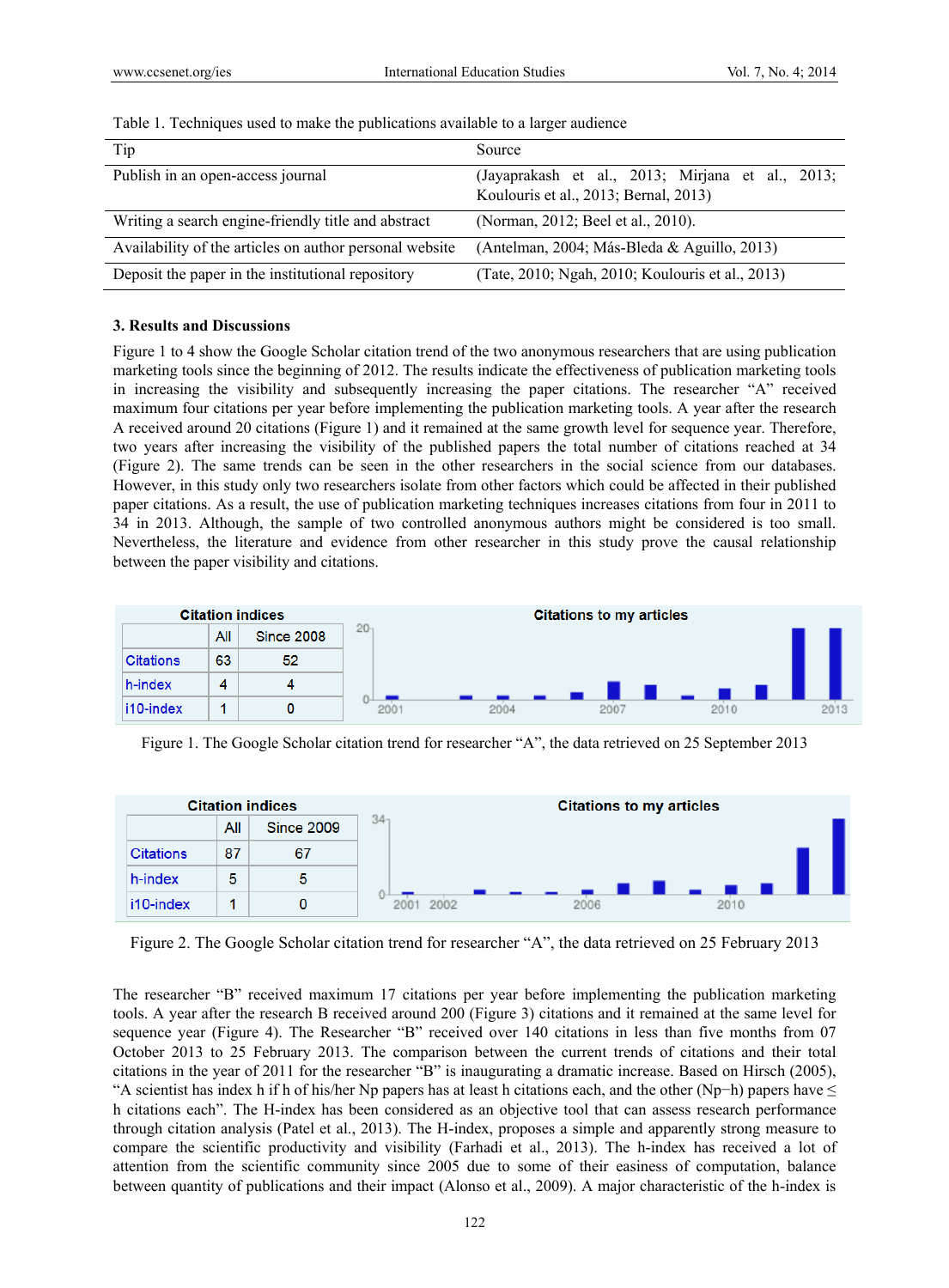the combination of productivity and impact of research which offering the possibility of measuring the lifetime achievement of scholars, based on their scientific output (Arencibia-Jorge & Rousseau, 2009). Hirsch suggests that after 20 years in research, an h of 20 is a sign of success, and one of 40 indicates outstanding scientists likely to be found only in the major research laboratories (Ball, 2005). Therefore, the growth of h which we achieved in this research, can be categorized the researcher's as an outstanding scientist. Because of the initial H-index for research A was  $h = 3$  with total citations of 26. The research B, H-index growth from  $h = 3$  to  $h = 13$  within two years. The visibility, increased the citation and chronologically H-index of both researchers. The paper will receive a citation if a researcher finds the content of the paper is relevant and they know it exists. This study by increasing the probability of finding a paper through search engines increased the author's citations.

| <b>Citation indices</b> |     |                   | <b>Citations to my articles</b> |      |      |     |  |      |
|-------------------------|-----|-------------------|---------------------------------|------|------|-----|--|------|
|                         | All | <b>Since 2008</b> | $270 -$                         |      |      |     |  |      |
| <b>Citations</b>        | 449 | 444               |                                 |      |      |     |  |      |
| h-index                 | 11  | 11                |                                 |      |      |     |  |      |
| i10-index               | 16  | 16                |                                 | 2008 | 2009 | 201 |  | 2013 |

Figure 3. The Google Scholar citation trend for researcher "B", the data retrieved on 07 October 2013



Figure 4. The Google Scholar citation trend for researcher "B", the data retrieved on 25 February 2013

# **4. Conclusion**

This empirical study has shown that although a paper may not be written and published in a high quality manner and journal, it is still possible for the paper to acquire adequate citations and world-wide recognition. Once a paper visibility increases, the citation will be increased at a significant rate. Therefore, a few simple techniques can enhance article's visibility. The results of the study indicate that self- archiving of the articles will greatly improve the visibility and citation impact of the articles. To make sure a research output is as accessible as possible, published papers can be disseminated through free repositories. Significant improvement in the times paper cited can be seen by comparing the number of citations before and after using publication marketing tools.

# **Acknowledgements**

The authors would like to thank Mr. Mahdi Sharifi and Mr. Morteza Yousefi for providing practical support. We also acknowledge the reviewers and the journal editor for their insightful suggestions.

## **References**

- Aguillo, I. F., Bar-Ilan, J., Levene, M., & Ortega, J. L. (2010). Comparing university rankings. *Scientometrics, 85*, 243-256. http://dx.doi.org/10.1007/s11192-010-0190-z
- Ale-Ebrahim, N. (2013). Introduction to the Research Tools Mind Map. *Research World, 10*, 1-3. http://dx.doi.org/10.5281/zenodo.7712
- Ale-Ebrahim, N., Salehi, H., Embi, M. A., Habibi-Tanha, F., Gholizadeh, H., Motahar, S. M., & Ordi, A. (2013). Effective Strategies for Increasing Citation Frequency. *International Education Studies, 6*, 93-99. http://dx.doi.org/10.5539/ies.v6n11p93
- Alonso, S., Cabrerizo, F. J., Herrera-Viedma, E., & Herrera, F. (2009). h-Index: A review focused in its variants, computation and standardization for different scientific fields. *Journal of Informetrics, 3*, 273-289. http://dx.doi.org/10.1016/j.joi.2009.04.001

Amancio, D. R., Oliveira Jr, O. N., & Da Fontoura, C. L. (2012). Three-feature model to reproduce the topology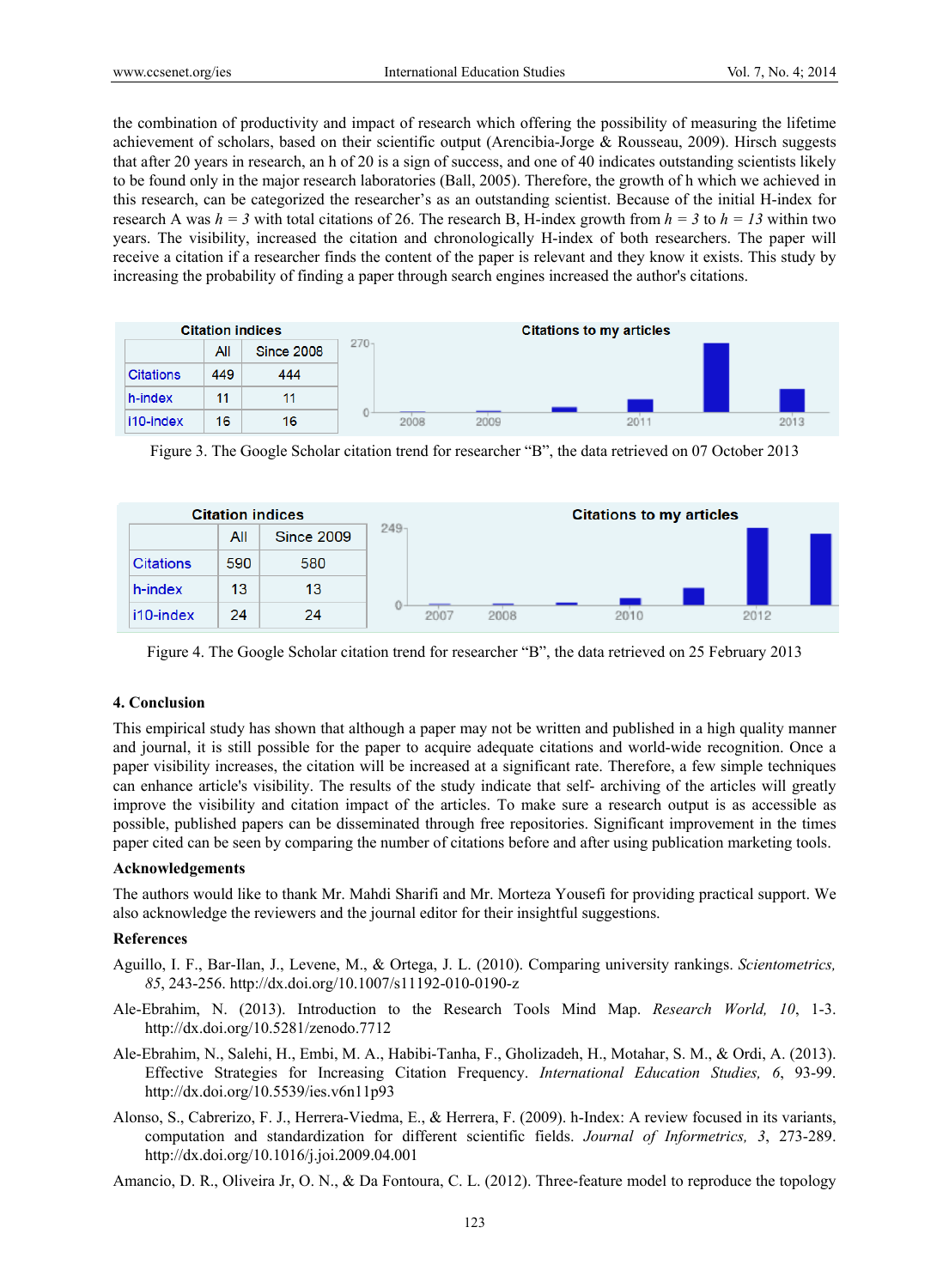of citation networks and the effects from authors' visibility on their h-index. *Journal of Informetrics, 6*, 427-434. http://dx.doi.org/10.1016/j.joi.2012.02.005

- Antelman, K. (2004). Do open-access articles have a greater research impact? *College & research libraries, 65*, 372-382.
- Arencibia-Jorge, R., & Rousseau, R. (2009). Influence of individual researchers' visibility on institutional impact: An example of Prathap's approach to successive h-indices. *Scientometrics, 79*, 507-516. http://dx.doi.org/10.1007/s11192-007-2025-0
- Ball, P. (2005). Index aims for fair ranking of scientists. *Nature, 436*, 900. http://dx.doi.org/10.1038/436900a
- Beel, J., Gipp, B., & Wilde, E. (2010). Academic Search Engine Optimization (ASEO). *Journal of Scholarly Publishing, 41*, 176-190.
- Bernal, I. (2013). Open Access and the Changing Landscape of Research Impact Indicators: New Roles for Repositories. *Publications, 1*, 56-77. http://dx.doi.org/10.3390/publications1020056
- Dalton, M. (2013). A dissemination divide? The factors that influence the journal selection decision of Library & Information Studies (LIS) researchers and practitioners. *Library and Information Research, 37*, 33-57.
- Egghe, L., Guns, R., & Rousseau, R. (2013). Measuring co-authors' contribution to an article's visibility. *Scientometrics, 95*, 55-67. http://dx.doi.org/10.1007/s11192-012-0832-4
- Ertürk, K., & Şengül, G. (2012). Self Archiving in Atılım University. In S. Kurbanoğlu, U. Al, P. Erdoğan, Y. Tonta, & N. Uçak (Eds.), *E-Science and Information Management*. Berlin, Heidelberg: Springer.
- Eysenbach, G. (2006). Citation Advantage of Open Access Articles. *PLoS Biol, 4*, e157. http://dx.doi.org/10.1371/journal.pbio.0040157
- Farhadi, M., Salehi, H., Embi, M. A., Fooladi, M., Farhadi, H., Aghaei-Chadegani, A., & Ale-Ebrahim, N. (2013). Contribution of Information and Communication Technology (ICT) in Country'S H-Index. *Journal of Theoretical and Applied Information Technology, 57*, 122-127. http://dx.doi.org/10.5281/zenodo.7715
- Fooladi, M., Salehi, H., Yunus, M. M., Farhadi, M., Aghaei-Chadegani, A., Farhadi, H., & Ale-Ebrahim, N. (2013). Do Criticisms Overcome the Praises of Journal Impact Factor? *Asian Social Science, 9*, 176-182. http://dx.doi.org/10.5539/ass.v9n5p176
- Garfield, E., & Merton, R. K. (1979). *Citation indexing: Its theory and application in science, technology, and humanities*. Wiley New York.
- Hardy, R., Oppenheim, C., Brody, T., & Hitchcock, S. (2005). Open Access Citation Information.
- Hirsch, J. E. (2005). An index to quantify an individual's scientific research output. *Proceedings Of The National Academy Of Sciences Of The United States Of America, 102*, 16569-16572. http://dx.doi.org/10.1073/pnas.0507655102
- Jayaprakash, K., Rekha, A., & Rajendiran, S. (2013). Open Access Journals–A Study. *IOSR Journal Of Humanities And Social Science, 8*, 07-09.
- Koulouris, A., Kyriaki-Manessi, D., Giannakopoulos, G., & Zervos, S. (2013). Institutional Repository Policies: Best Practices for Encouraging Self-Archiving. *Procedia-Social and Behavioral Sciences, 73*, 769-776.
- Kurtz, M. J., Eichhorn, G., Accomazzi, A., Grant, C., Demleitner, M., Henneken, E., & Murray, S. S. (2005). The effect of use and access on citations. *Information Processing & Management, 41*, 1395-1402. http://dx.doi.org/10.1016/j.ipm.2005.03.010
- Lawrence, S. (2001). Free online availability substantially increases a paper's impact. *Nature, 411*, 521. http://dx.doi.org/10.1038/35079151
- Martínez, M. A., Herrera, M., López-Gijón, J., & Herrera-Viedma, E. (2013). H-Classics: Characterizing the concept of citation classics through H-index. *Scientometrics*, 1-13.
- Más-Bleda, A., & Aguillo, I. (2013). Can a personal website be useful as an information source to assess individual scientists? The case of European highly cited researchers. *Scientometrics*, 1-17.
- Mccabe, M. J., & Snyder, C. M. (2013). Does Online Availability Increase Citations? *Theory and Evidence from a Panel of Economics and Business Journals*. SSRN working paper.
- Miguel, S., Chinchilla-Rodriguez, Z., & De Moya-Anegon, F. (2011). Open Access and Scopus: A New Approach to Scientific Visibility From the Standpoint of Access. *Journal of the American Society for*